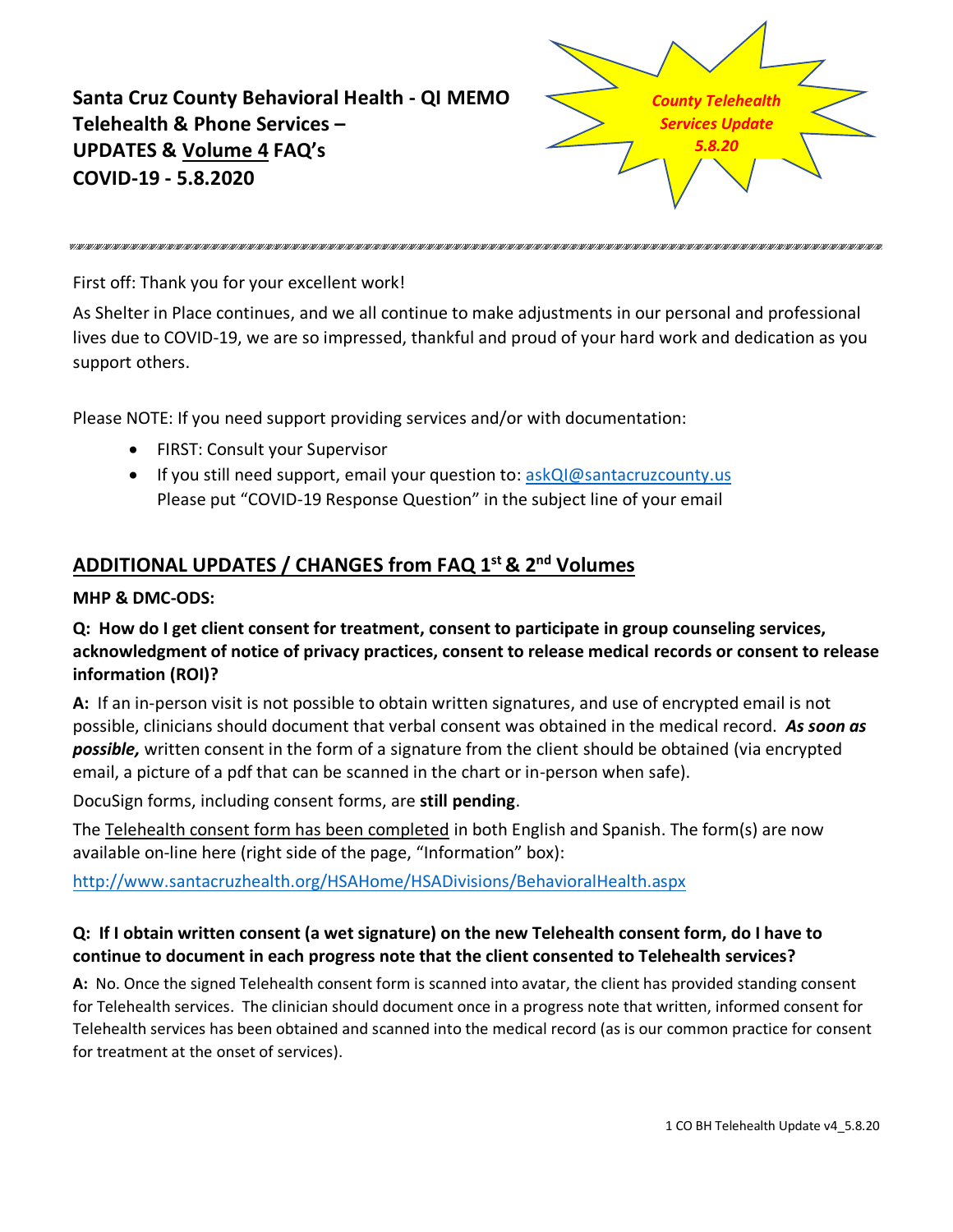## **Q: How do I document in each progress note that the client consented to a Telephone or Telehealth service?**

**A:** New templates have been added to individual progress notes to help document that the client has verbally consented to Telephone or Telehealth services. The Avatar Information Notice regarding this update will go out via email the week of 5/11-5/20/20 and will be available here:

[http://www.santacruzhealth.org/HSAHome/HSADivisions/BehavioralHealth/AvatarResources/AvatarInfor](http://www.santacruzhealth.org/HSAHome/HSADivisions/BehavioralHealth/AvatarResources/AvatarInformationNotices(Updates).aspx) [mationNotices\(Updates\).aspx](http://www.santacruzhealth.org/HSAHome/HSADivisions/BehavioralHealth/AvatarResources/AvatarInformationNotices(Updates).aspx)

## **Q: How do I get consent for medication for a client who is already under my care / an established client?**

**A:** If an in-person visit is not possible to obtain written signatures, and use of encrypted email is not possible, a provider may obtain verbal *informed* consent via telehealth or telephone and document this in the medical record. This includes all controlled substances, including buprenorphine.

## **Q: How do I get consent for medication for a client who is new to my care?**

**A:** If an in-person visit is not possible to obtain written signatures, and use of encrypted email is not possible, a provider may obtain verbal *informed* consent via telehealth or telephone and document this in the medical record for **NON-CONTROLLED substances and buprenorphine.** Prescriptions for **ALL** other controlled substances can only be done via telehealth or in-person for new clients.

# **UPDATE / CHANGES from FAQ 3rd Volume 4.20.20:**

Since the time QI sent our original guidance, DHCS has provided information that clarifies phone service billing:

#### **Q: How do I document Telephone services?**

#### **A: For ALL providers (MHP, DMC-ODS, FQ):**

- Use "Phone" as the Location Code
- Use the service code that matches the service provided.
- Time on the phone in contact with the client is documented as "Face-to-Face" time.
- Documentation time is documented as "Other" time.
- DMC-ODS: Document the Start and End time of the phone session and the Start and End time of documentation time in the Presentation field.

As this is a recent clarification from DHCS, notes already completed do \*not\* need to be changed.

# **New FAQ 4th Volume 5.8.20:**

# **Q: Are services provided to assist clients in utilizing Telehealth billable as Case Management?**

**A:** Yes, during the COVID 19 health emergency shelter-in-place order, when clients must utilize alternative means to access behavioral health services, a clinician, **acting in their scope of practice**, may